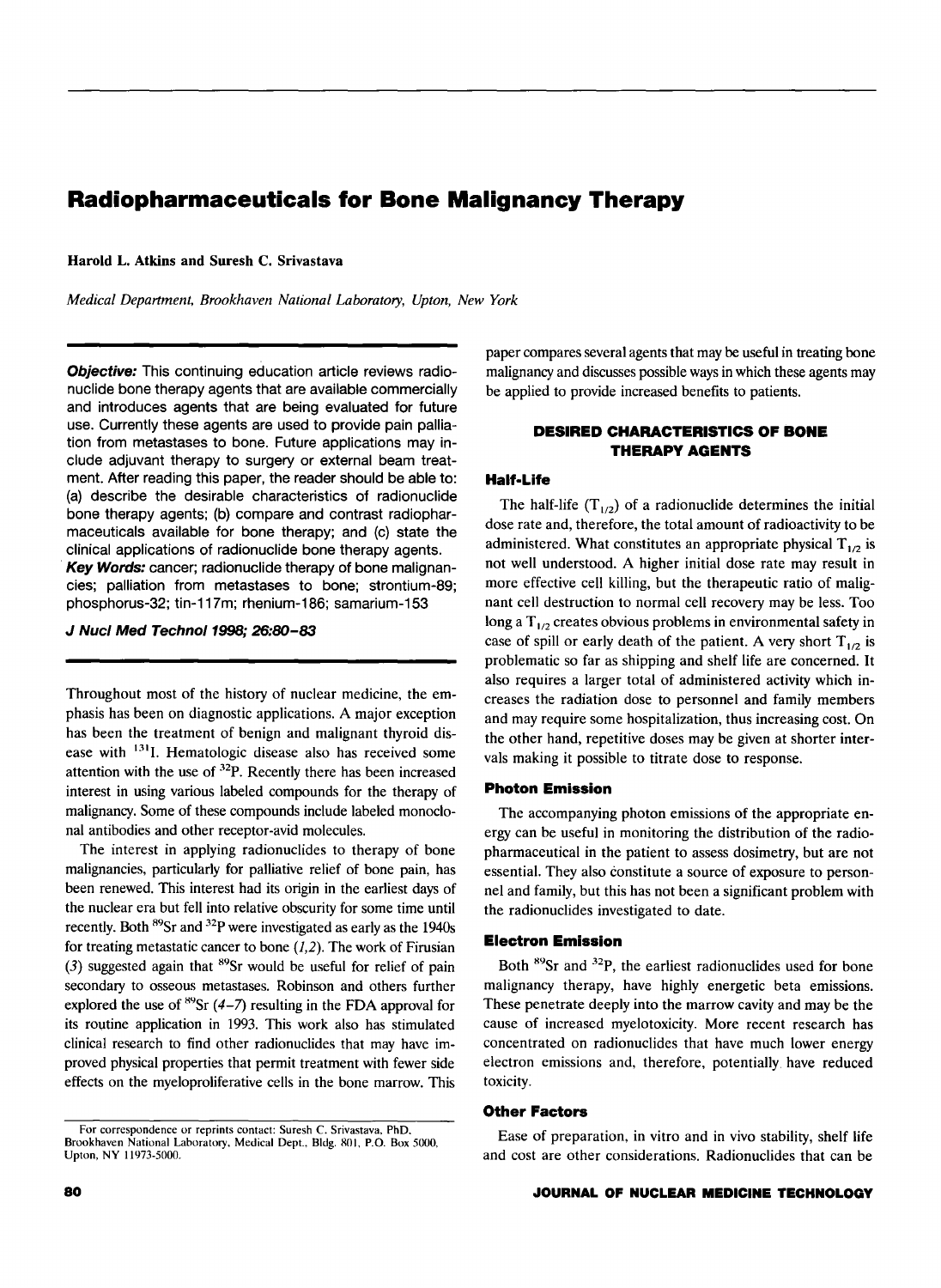**TABLE 1 Radionuclides for Bone Pain Therapy** 

|            | Maximum beta energy<br>(MeV)                              | Average beta energy<br>(MeV) | Average range<br>(mm) | $T_{1/2}$<br>(days) | Gamma photon<br>(MeV) |
|------------|-----------------------------------------------------------|------------------------------|-----------------------|---------------------|-----------------------|
| $^{89}$ Sr | 1.46                                                      | 0.58                         | 2.4                   | 50.5                | None                  |
| 32p        | 1.71                                                      | 0.70                         | 3.0                   | 14.3                | None                  |
| 117mgn     | $0.13*$<br>0.15"                                          |                              | 0.22<br>0.29          | 14.0                | 0.159(86%)            |
| $186$ Re   | 1.08                                                      | 0.33                         | 1.05                  | 3.7                 | 0.137(9%)             |
| $153$ Sm   | 0.81                                                      | 0.22                         | 0.55                  | 1.9                 | 0.103(29%)            |
|            | *Conversion electrons with discrete energies (and range). |                              |                       |                     |                       |

prepared in a reactor are usually less costly. Ease of preparation and cost are dependent on the nuclear reactions and subsequent radiochemical processing required for manufacture.

#### **COMPARISON OF RADIOPHARMACEUTICAL&**

The relevant physical characteristics of the various radionuclides are given in Table 1. As of this writing, <sup>89</sup>Sr-chloride (Metastron, Amersham Healthcare/Medi-Physics, Arlington Heights, IL) and <sup>153</sup>Sm EDTMP (Quadramet, DuPont Pharma, North Billerica, MA) have been approved by the FDA. Phosphorus-32 as sodium phosphate was grandfathered in as an approved drug when the FDA took over jurisdiction of radiopharmaceuticals from the Atomic Energy Commission. Rhenium-186 (and <sup>188</sup>Re) HEDP and <sup>117m</sup>Sn stannic DTPA are still under investigation.

## **Strontlum-89-Chloride**

Strontium-89 is a pure beta emitter. The maximum beta energy is high and penetration is average, at 2.4 mm, in soft tissue. The long physical  $T_{1/2}$  means that low administered activity is given, resulting in a rather low initial dose rate. In addition, it limits the possibility of repeat doses until much after the initial dosing. Nevertheless, it has proven effective (6-9). Absence of an accompanying gamma photon makes it difficult, but not impossible, to monitor distribution. The energetic betas result in a low bone-to-marrow dose ratio but myelotoxicity has not been a major factor. While individual studies vary in results, the overall efficacy in terms of patients experiencing pain relief (complete  $+$  marked  $+$  moderate) appears to be in the range of  $54\%$  (9) to  $80\%$  (7).

#### **Phosphorus-32-Phosphate**

Phosphorus-32 is taken up also by soft tissues which undergo rapid cell division, such as in the bowel lining and the bone marrow itself in addition to involved bone. Therefore, the bone-to-marrow ratio is low. Similar to  ${}^{89}Sr$ ,  ${}^{32}P$  has a highly energetic beta emission, and has no accompanying gamma photon making monitoring somewhat difficult. Results have been similar to <sup>89</sup>Sr, but toxicity to the bone marrow has been severe at times  $(10-12)$ . Due to this reason, its use is not favored at the present time.

#### **Samarium-153 EDTMP**

Samarium-153 EDTMP has a short physical  $T_{1/2}$  of 1.9 days. This can be advantageous in that it is easier to administer repeated doses. However, it makes manufacturing and delivery a more difficult problem. The range of its beta particles is short (average 0.55 mm) resulting in good bone-to-marrow ratios ranging between 2 and 5.5. Myelotoxicity has been manageable at the approved dose schedule  $(1 \text{ mCi/kg})$ , and efficacy is in a similar range as  ${}^{89}Sr$  (13-16). At high levels of administered <sup>153</sup>Sm, an increase in survival of patients with metastatic prostate cancer was demonstrated, but at the cost of severe myelotoxicity (15).

## **Rhenium-186 HEDP**

The physical  $T_{1/2}$  of <sup>186</sup>Re is 3.7 days. This is long enough that shipment and shelf life are less of a problem than with <sup>153</sup>Sm. It is short enough that repeated doses can be given over a relatively short period of time. However, the average beta energy is considerably higher than that of <sup>153</sup>Sm, and consequently the range is longer so that, at least theoretically, it is less sparing of the bone marrow. The dose ratio of bone-tomarrow is not particularly favorable and the compound is less stable than the other radiopharmaceuticals under discussion  $(17,18)$ .

**TABLE 2 Dosimetry of Bone Agents\*** 

|                            | Radiation dose (rad/mCi) |               |                                  |  |
|----------------------------|--------------------------|---------------|----------------------------------|--|
|                            | <b>Bone</b><br>surfaces  | Red<br>marrow | <b>Bone/Marrow</b><br>dose ratio |  |
| $^{89}$ Sr Cl <sub>2</sub> | 63.0                     | 40.7          | 1.6                              |  |
| <sup>186</sup> Re HEDP     | 7.0                      | 3.0           | 2.3                              |  |
| <sup>153</sup> Sm EDTMP    | 15.4                     | 2.8           | 5.5                              |  |
| 117mSn DTPA                | 65.1                     | 9.8           | 6.6                              |  |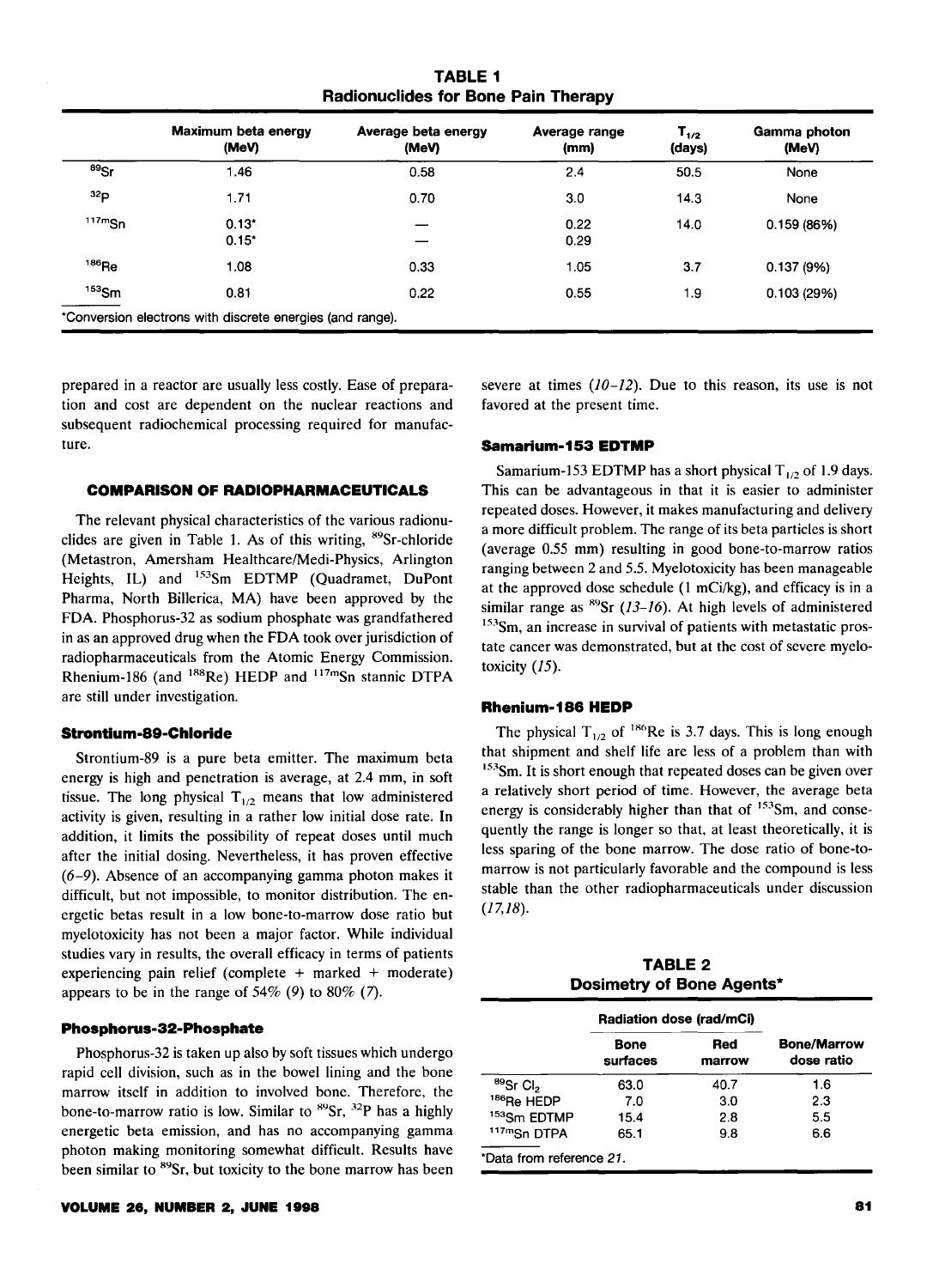**TABLE 3 Myelotoxicity Levels\*** 

|                                                      | Dose group      |           | No. of patients with grade $\geq 2$ |                  | Reference    |
|------------------------------------------------------|-----------------|-----------|-------------------------------------|------------------|--------------|
| Radiopharmaceutical                                  | (mCi/Kg)        | n         | <b>WBC</b>                          | <b>Platelets</b> | no.          |
| $^{89}$ Sr Cl <sub>2</sub>                           | 0.154<br>0.040  | 67<br>161 | 25 (37%)<br>$[48 (31\%)$ **]        | 41 (61%)         | (24)<br>(27) |
| <sup>186</sup> Re HEDP                               | $0.500 - 1.143$ | 12        | 2 (17%)                             | 3(25%)           | (28)         |
| <sup>153</sup> Sm EDTMP                              | 1.00            | 20        | 3(15%)                              | 5 (25%)          | (29)         |
|                                                      | 1.50            | 4         | 3(75%)                              | 1 (25%)          |              |
|                                                      | 3.00            | 4         | 4 (100%)                            | 2(50%)           |              |
| 117mSn DTPA                                          | 0.143           | 9         | 1 (11%)                             | 0(0%             | (22)         |
|                                                      | 0.179           | 5         | $0(0\%)$                            | $0(0\%)$         |              |
|                                                      | 0.286           | 12        | 1 (8%)                              | $0(0\%)$         |              |
| *Using NCI criteria.                                 |                 |           |                                     |                  |              |
| **Only "hematological toxicity" grade ≥ 2 mentioned. |                 |           |                                     |                  |              |

# **Tin-117m Stannic DTPA**

At this time only limited clinical experience has been obtained with  $117 \text{m}$ Sn stannic DTPA (19-22). Its physical characteristics are very favorable. The range of the electron emission (monoenergetic conversion electrons) is less than that of any of the other compounds so that the radiation absorbed dose to the marrow is considerably less, giving the best boneto-marrow ratio (Table 2). The initial dose rate is higher than that obtained with  $^{89}$ Sr and the T<sub>1/2</sub> is ideal so far as shipment and shelf life are concerned. Its in vitro and in vivo stability are very high (23). An accompanying gamma photon is useful for monitoring. Results so far indicate a very low myelotoxicity (Table 3) and the efficacy is similar to the other compounds (22).

## **CLINICAL APPLICATIONS**

The compounds discussed above have been considered primarily as agents to provide pain palliation in far advanced metastases involving bone. The requirements for achieving this purpose are rather modest. It is not necessary to obtain much tumor regression and it is desirable to avoid significant toxicity. Therefore, for achieving pain palliation, it is not necessary to administer the highest doses possible.

However, there are hints that more than just pain palliation can be achieved in the appropriate clinical situation. Our data indicate that an earlier onset of response occurs with higher levels of administered  $117 \text{m}$ Sn activity (22). The Trans-Canada Study performed with high doses of <sup>89</sup>Sr in patients with relatively early metastatic disease of the prostate demonstrated that, as an adjuvant to external beam treatment, the interval to new painful metastases could be significantly lengthened (24). In addition, others have demonstrated reversal of changes on the radionuclide bone imaging study with  ${}^{89}Sr$  (25). Radiographs after radionuclide therapy have shown healing of lytic metastases  $(2,26)$  thus demonstrating that tumor regression actually can occur. It also has been shown that treating earlier disease is more successful than treating more advanced disease.

Prolongation of survival has been reported using very high doses (2.5 mCi/kg) of  $153$ Sm EDTMP (15). This has been attained at the expense of increased morbidity as evidenced by a greater increase in myelotoxicity.

#### **CONCLUSION**

On the basis of these findings, it is reasonable to look at these agents in other situations. They may be useful as adjuvant to external beam radiation therapy and chemotherapy. In primary bone malignancy, the use of radionuclide therapy as an adjuvant to surgery may prevent the appearance of metastatic disease. Earlier application of these agents in a prophylactic mode appears warranted. Their ease of administration and relative lack of toxicity present a strong argument for this approach. If higher doses do prove to be advantageous, then that agent with the lowest toxicity should be considered the most appropriate candidate. Tin-117m stannic DTPA appears to be the agent of choice if future studies (an extended Phase Il/Phase III clinical trial is underway) continue to demonstrate reduced toxicity as compared to the other agents, in particular  ${}^{89}Sr$  and  ${}^{153}Sm$ .

#### **ACKNOWLEDGMENTS**

This research was supported by the U.S. Department of Energy, Office of Health and Environmental Research, under Contract No. DE-AC02-76CH00016, and in part by Diatide, Inc. Thanks are due to Ms. Susan Cataldo for help with the preparation of this manuscript.

#### **REFERENCES**

I. Pecher C. Biological investigations with radioactive calcium and strontium: preliminary report on the use of radioactive strontium in the treatment of